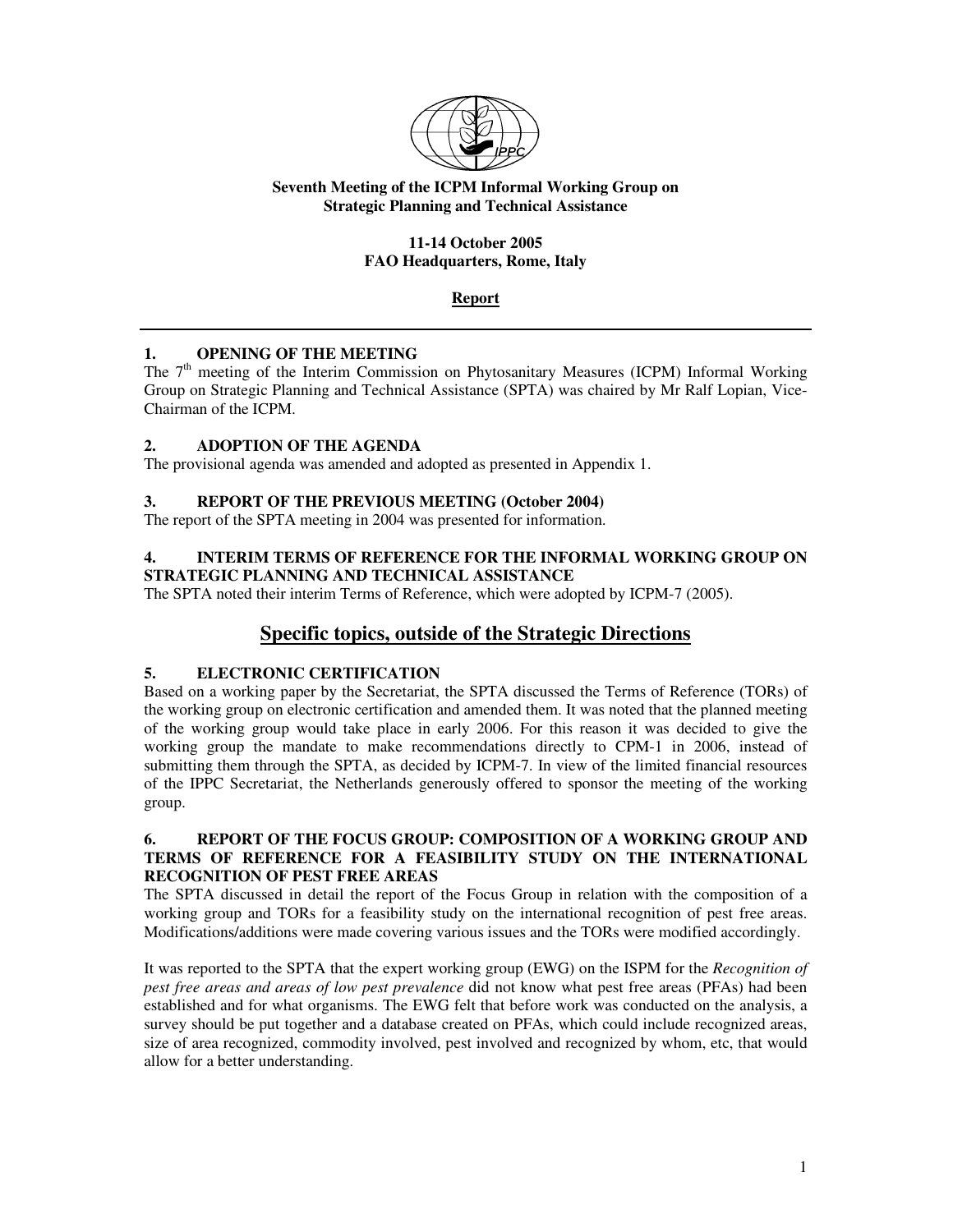# **Strategic Direction No. 5: The maintenance of an effective and efficient administrative framework**

## **7. TWO STAGE APPROACH TO EVALUATE THE IPPC AND ITS FUNDING**

#### **7.1 Report of the Focus Group: Analysis of funding options for the IPPC**

The FG considered the advantages and disadvantages of various possible funding options for the IPPC. They felt that information was not sufficient to make solid recommendations on the subject and instead made a series of conclusions for discussion by the SPTA, including the implications of reduced funding on the work programme, expansion of the use of the trust funds and voluntary assessed contributions.

Different funding sources were discussed, including the Standards and Trade Development Facility (STDF), sponsorship and in-kind funding by contracting parties. The SPTA felt that in particular, sponsorship of meetings would be of long term benefit in meeting budget shortfalls. The SPTA recommended that contracting parties be invited to support the IPPC by providing in-kind contributions, particularly the sponsorship of meetings (including EWGs, Technical Panels, etc.), including travel for delegates, meeting rooms and document production.

Fees as a means of funding IPPC activities were discussed in detail. Areas such as legal implications and the reactions of industries and stakeholder groups were considered. It was recognised that collecting fees was expensive and that many countries may need to rewrite laws. Fees would likely have to vary from country to country as there could be problems with charging a uniform fee. Fees could be based on an assessed contribution. There was some concern expressed over the risk of a reduction of the regular programme funding if a fee system was implemented.

The SPTA recommended that:

- A study on service fees and charges be conducted, but that such an analysis should first look at the framework of the evaluation of the IPPC. Possible stakeholder benefits and opinions might be considered in this framework.
- A FAO legal analysis of service charges and fees should be carried out and that this also be considered in the framework of the evaluation of the IPPC.
- The Secretariat discuss the use of fees with other organisations that are in similar fields of activity, such as OIE and ISTA.
- SPTA members be invited to make a contribution to the next meeting of the SPTA as to how they could imagine a fee system for the IPPC.
- Information collected, including for the IPPC evaluation, be considered at the next meeting and further action taken accordingly.

Voluntary assessed contributions were also considered. The Secretary noted that many multilateral environmental agreements were funded in this manner and had a relatively stable income. Assessment of contributions was based on the United Nations scale of assessment and was done on a *pro rata* basis, annually or biennially depending on how often the parties met. Any recommendation could not be implemented in the same year. It was felt that with good analysis and background information, the issue could be raised again at the CPM but that it would be better to defer any final decision to CPM-2.

The SPTA recommended that:

- The Secretariat develop an information package analysing how the voluntary trust fund would work, including a schedule of contributions, an estimate of budget to be covered and possibly a breakdown of what countries would contribute.
- The information package be available at CPM-1 for information and discussion.
- The Secretariat collect comments and reactions from countries and present these to the next SPTA meeting.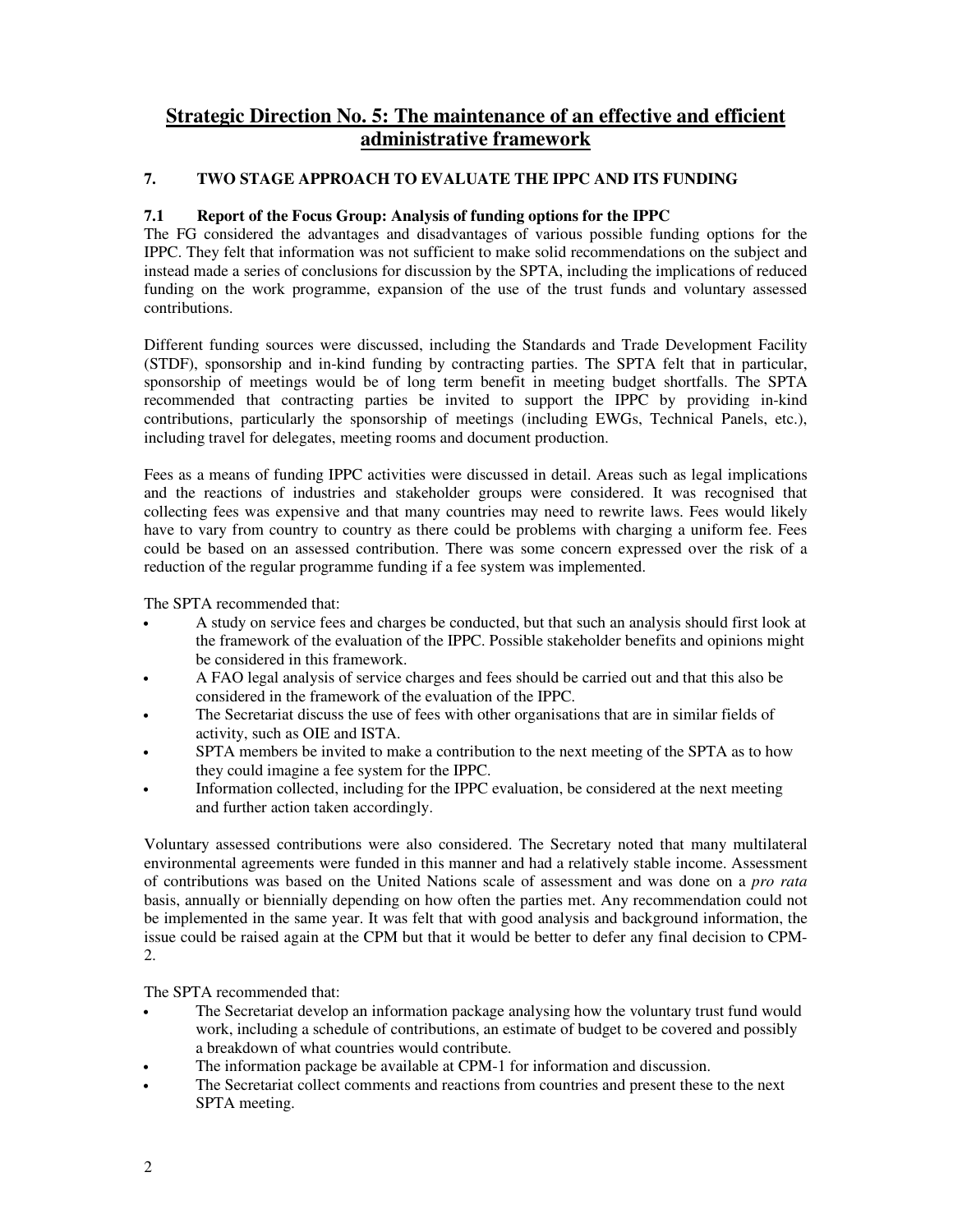## **7.2 Evaluation of the IPPC and its structures**

Mr John Markie (Chief of the FAO Evaluation Service) gave an update on the evaluation of the IPPC. A desk review had been initiated to form the overview of the project and the evaluation unit was putting together an evaluation team. Candidates would be from outside of the IPPC structure and would be recruited from academia, consultancy, retirees, those having changed careers, etc. The total cost was estimated at US \$300,000 - \$400,000, of which there would need to be a contribution from the IPPC.

The evaluation would be stand alone, with the primary target being the usefulness of the IPPC. The evaluation had to be available for the November 2007 FAO Conference, which meant that it had to be undertaken in 2006, be presented to CPM-2 in April 2007, the FAO Program Committee in May 2007 and FAO Council in June 2007. It would consider the resources of the IPPC, its mechanisms and its requirements. It was felt that the evaluation would be a great opportunity to get data and baseline information as to what stakeholders expected from NPPOs. In contrast to the Strategic Plan, which was based on input from an internal group, the evaluation should help to evaluate global expectations and mandates.

## **8. PREPARATIONS FOR ENTRY INTO FORCE OF THE NEW REVISED TEXT OF THE IPPC**

#### **8.1 Analysis**

The SPTA was joined by officers from the FAO Legal Service. The Secretariat announced that the revised IPPC had come into force. The FAO Director General would have to formally convene the First Session of the Commission on Phytosanitary Measures (CPM) in April 2006. At that point the ICPM would no longer be relevant.

The new Commission would have to approve Rules of Procedure (ROP), elect a new Bureau and establish, if so wished, its subsidiary bodies. The meeting would be open to all contracting parties of the IPPC and non-contracting parties may attend as observers. Credentials would be required for each contracting party representative.

The SPTA discussed the benefits of an enlarged Bureau of seven persons, representing each FAO region. The enlarged Bureau could take over the functions of Focus Groups and could constitute the core group of the SPTA. The enlarged Bureau would also mean that all the regions could be involved in any deliberations required during the CPM meetings. The term of members would be two years (with exceptions for the chair and vice chairs). Rule II of the current ROP may have to be modified to enable the Bureau to be enlarged. An alternative may be to establish a subsidiary body consisting of the Bureau and four additional members representing the other FAO regions. The SPTA agreed that the Bureau and Secretariat would develop a discussion paper for the CPM considering possible TORs, and how the ROP should be changed to enable it.

Procedures and decisions taken by ICPM were identified to ascertain whether they could be adopted by CPM-1 without change. There were several instances where the CPM might want to review the procedures in more detail before adopting them. The SPTA would need to be aware of available resources and ensure implications were clear when/if recommending procedures, committees, etc. to be adopted by the CPM (e.g. where there was a large representation on committees such as the Standards Committee).

FAO Legal Service advised that it was not necessary to readopt decisions made by the ICPM as the ICPM made its decisions on behalf of the FAO Conference, the governing body until the 1997 amendments came into force. However as far as the subsidiary bodies were concerned, they would cease to exist and would have to be recreated and readopted (including TORs and ROP). Decisions made by ICPM that were not linked to subsidiary bodies did not need to be readopted, so many decisions would not need to be readopted. Additionally, standards would not have to be re-adopted.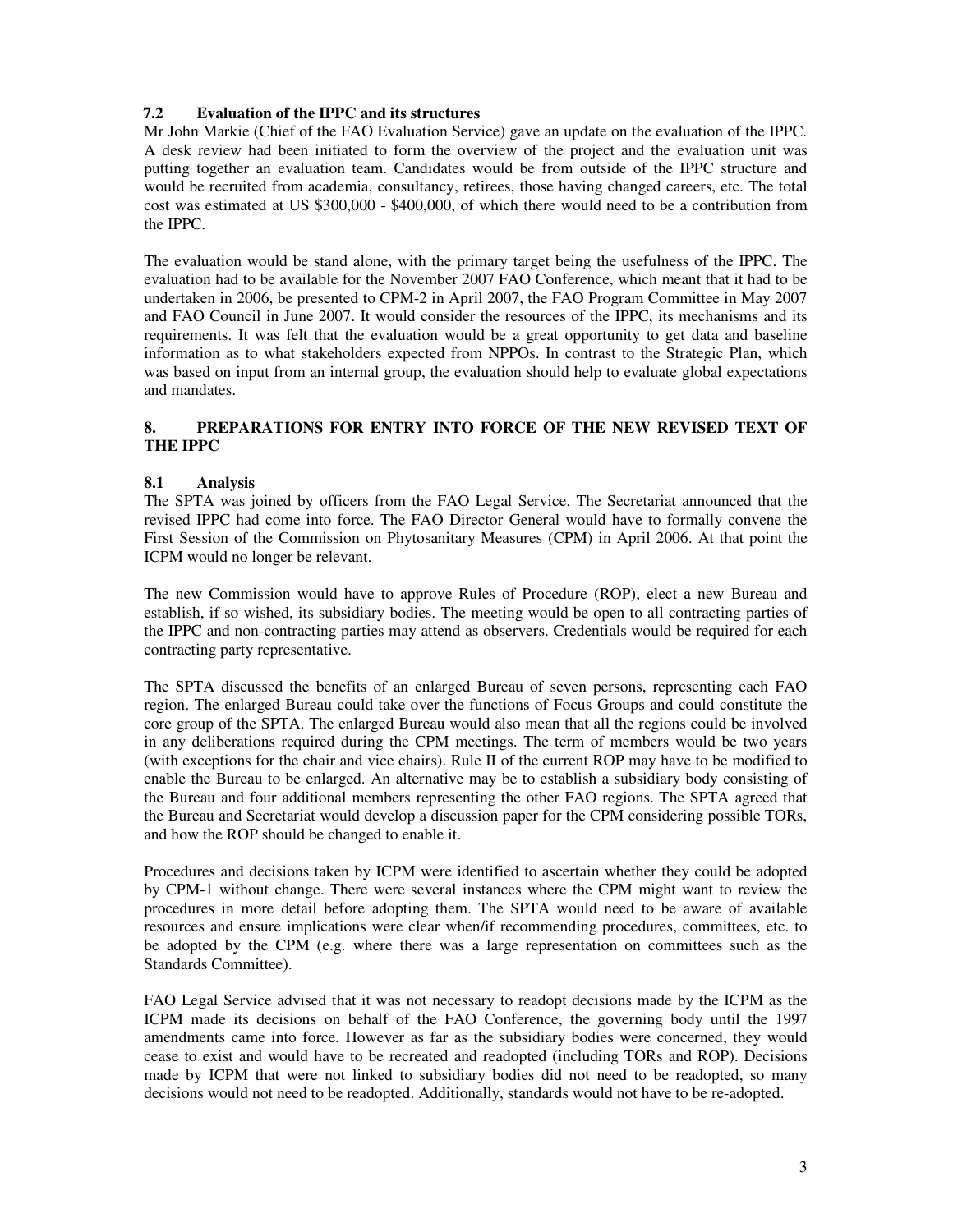It was noted that problems with discrepancies of text between languages had been identified, particularly the Chinese version of the IPPC. FAO Legal Service had proposed that China and the FAO translators agree on a text, which would then be sent to all parties.

#### The SPTA:

- Requested that the Secretariat and FAO Legal Service consider the procedures that had been developed for the ICPM and identify which needed to be readopted and which did not require re-adoption.
- Recommended that all procedures developed for the ICPM which would need to be adopted by the CPM be presented in a paper to CPM-1 for adoption in block.

#### **8.2 Information exchange under the IPPC**

The Secretariat provided an initial revision of the information exchange paper produced for ICPM-7 as ICPM 2005/25, which gives guidance on the information exchange obligations under the IPPC which had been referred back for further development with the SPTA. Feedback from workshops had indicated some confusion as to who was responsible for reporting what and how. A table outlining reporting obligations had been created to help overcome confusion and identified the responsible party, the receiving parties, the IPPC Article involved, the subject, a suggested time frame, any relevant ISPM and the medium/language to be used. The SPTA welcomed the document as valuable information on information exchange, and decided that it be distributed to the CPM as an annex to the information exchange report.

#### **9. STRATEGIC PLAN**

#### **9.1 Characterization/definition of priorities (high, medium, low) for the Strategic Plan**

The SPTA discussed in detail the Strategic Plan and made amendments. The SPTA agreed that the Strategic Plan should express what the IPPC would like to do, despite this not necessarily being in agreement with the financial situation. The SPTA also reviewed the Strategic Plan with Goals and Detailed Outputs.

The Standards Committee had had difficulty with the work load over the past few years due to, among other things, the large number of country comments on draft ISPMs and the short time period to deal with them. The SC had asked that the Secretariat draft a paper with suggestions for improvement to the process. The question as to how to measure efficiencies was raised and it was noted that it would be one of the questions the evaluation team would evaluate. The Secretariat was asked to check that all the standards were on the work programme and to adjust the output deadline as appropriate. Electronic certification was removed as it was outside the normal standard setting process.

With regard to information exchange, concern was expressed that it should be two-way and that the information exchange goals tended to focus on the IPP. The SPTA agreed to add a new section requiring the Secretariat to fulfil reporting obligations and communicate administrative matters efficiently.

The provision of dispute settlement mechanisms output deadlines were extended to reflect the decision to reduce the budget for this strategic direction.

With regard to technical assistance, the SPTA considered the recommendations made to ICPM-7 by the Informal Working Group Meeting on the Phytosanitary Capacity Evaluation Tool and agreed to add the high priority recommendations to the strategic plan with an output deadline of 2008.

In considering Strategic direction No. 5 (The maintenance of an effective and efficient administrative framework) the SPTA felt that a more proactive approach was required and that mechanisms should be considered rather than strategies. The sub-goal and associated activities were modified accordingly.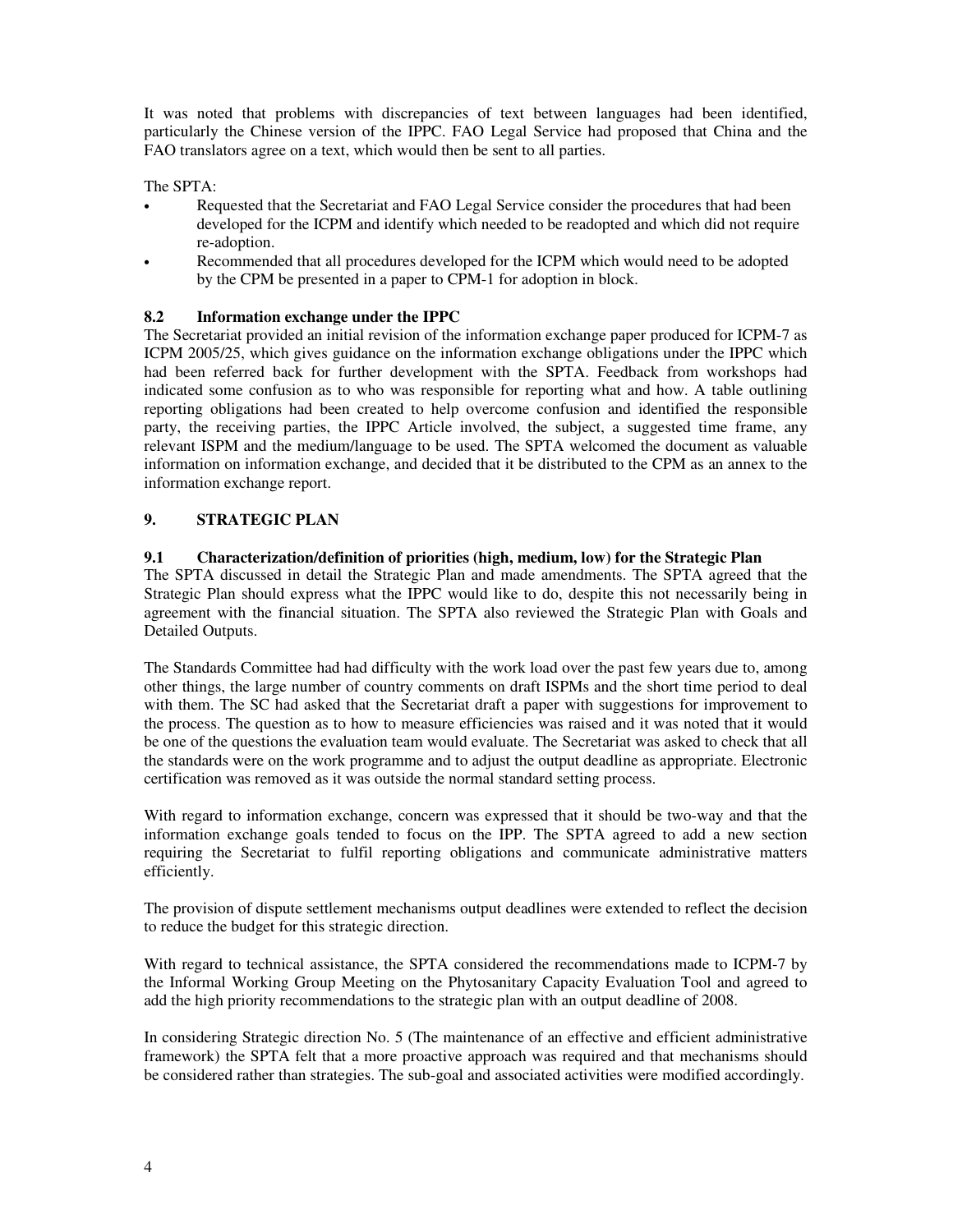Concern was expressed in that Strategic Direction No. 6 did not highlight the underlying importance of science to the IPPC. The SPTA considered the need for a seventh Strategic Direction entitled *Strengthen the scientific basis of the IPPC* and would put it on the agenda for the 2006 SPTA meeting. In the meantime it was included as a new sub-goal in Strategic Direction No. 6.

## **10. BUSINESS PLAN**

The Business Plan would be adjusted by the Bureau following the FAO Conference and submitted to the CPM. Additional points identified for consideration in the plan included the promotion of the IPPC, to emphasize its importance for world trade and benefits for developing countries from trade in plants and plant products, the introduction of the scientific basis of the IPPC and whether there was a way to advertise the un-sponsored activities for donors.

# **11. BUDGET**

## **11.1 Regular programme budget**

## **11.1.1 Financial report 2005**

Based on information by the Secretariat, the budget report for 2005 was discussed. It was noted that the Regular Programme funds and available arrears would be exhausted over 2005. The Secretariat would try to ensure that the European Commission Trade Department trust fund was fully utilised. The Secretariat informed that it was not in financial problems until the end of 2005 and activities would carry on in an organized way until the end of the year.

The Secretariat reported that the FAO contribution to the anticipated budget for 2006 would only include regular programme funds and no longer include financial resources made available through arrears. This would mean that the overall financial resources available to the IPPC would substantially decrease. Exact details on the budget could only be provided after the meeting of the FAO Conference in November 2005 and when FAO internal discussions on budget allocations were completed. The SPTA expressed its strong concern and disappointment with the financial situation of the IPPC for the year 2006.

The SPTA noted the financial report for 2005.

## **11.1.2 Budget plan 2006-2007 and prioritization of activities for 2006**

The budget plan and prioritization of activities were considered together to ensure priority activities were able to continue with adequate funding.

Due to the depressing financial outlook for the IPPC in 2006, the SPTA discussed in detail, on the basis of a proposal by the Secretariat, the prioritization of IPPC activities for 2006. The anticipated revenue was calculated at approximately US \$2.5m, primarily to be received through regular budget, trust funds and possible carry-overs. The estimated expenditure on activities for 2006, which should be undertaken to achieve the strategic/business plan, came to approximately US \$4m, which left a shortfall of approximately \$1.5m.

The budget indicating priorities and reductions was considered. The SPTA agreed with the prioritisation and reduction of activities as proposed by the Secretariat. The SPTA expressed strong concern as to the implications of the shortfall in the budget. The use of the trust funds was discussed and whether the funds allocated to each area could be modified. The Secretariat explained that in developing the budget the figures were not proportional to those agreed to by the ICPM but rather funds were put where the need was identified.

Concern was expressed that the budget shortfall would significantly impact the activities of the CPM. The idea of holding a CPM meeting every second year arose, during which a larger number of standards could be approved, or where one year the meeting could focus on standards and the following year on other matters. The dilemma was recognised in that the CPM was responsible for the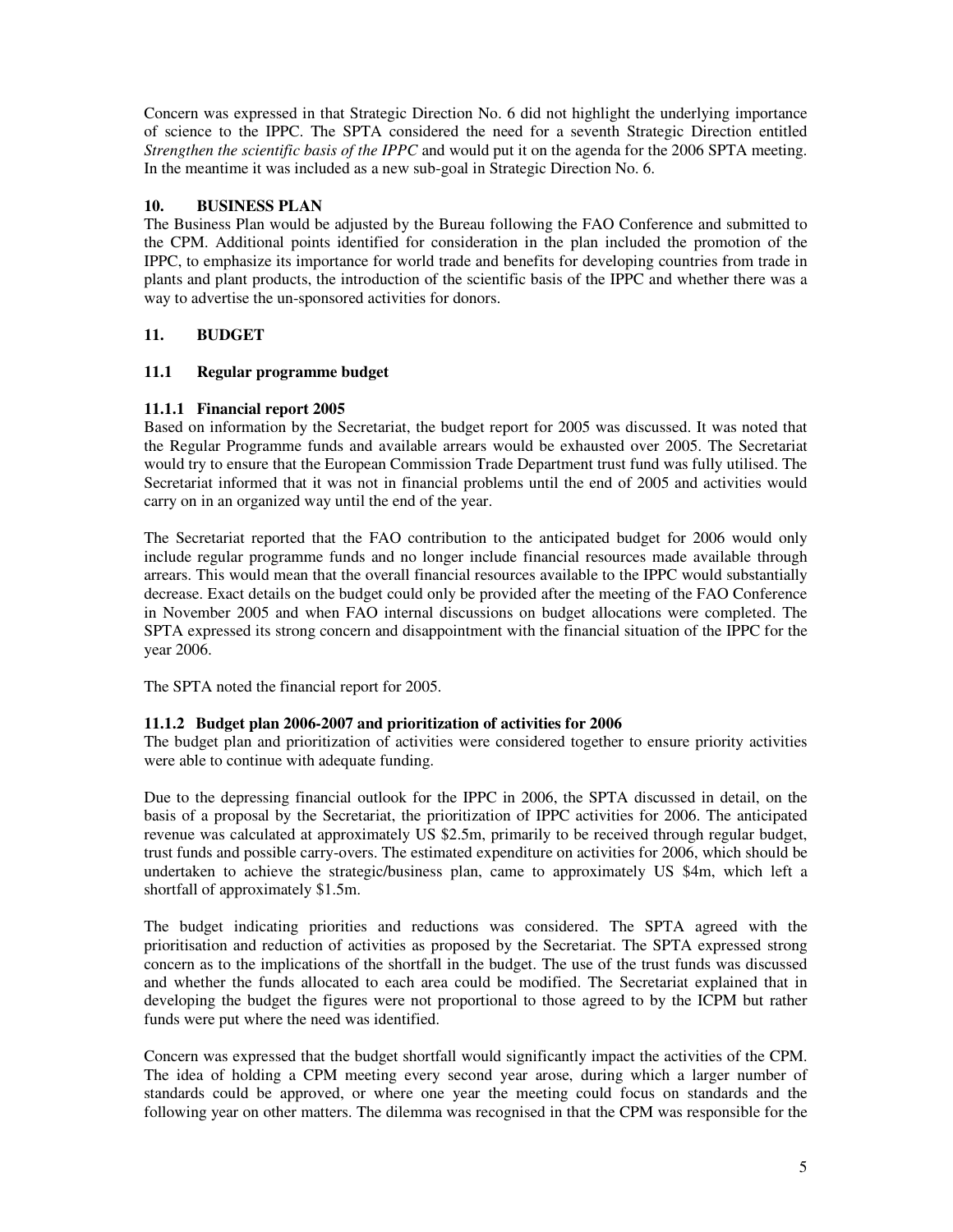development of rules for international trade and to approve them every two years may not be a good position. Also the IPPC required an annual meeting of parties, albeit there was the option of reducing this to 3 or 4 days. It was recognised that the CPM cost of \$250,000 that would be saved if biennial meetings were held included trust fund monies that could only be spent on funding participation of developing countries at the meeting. It was agreed that the costs for the CPM could not be reduced. The Secretariat noted that if contracting parties believed the IPPC was an important treaty they would need to look closely at how they could fund it. The SPTA agreed to put their concerns to the CPM for discussion with a request for advice as to how the subject should be dealt with.

In analysing the IPPC activities, the SPTA recommended that the standard setting activities need to continue in order to avoid a disruption of the standard setting process in the years to come. However, there would be a need to reduce standard setting activities from its current level.

The SPTA further recommended that information exchange would be reduced to the maintenance of the IPP, with issues relating to the assistance to countries to participate in the IPP being substantially reduced.

In regards to the activities on dispute settlement, the SPTA recommended that this would be given low priority with activities being limited to the development of manuals.

Staff support to technical assistance would continue at lower levels, with greater reliance on regional and sub-regional plant protection officers for such activities. Concern was expressed that regional plant protection officers differed in experience. The SPTA also recommended that there would need to be greater reliance on extra budgetary funding for regional workshops and working groups on PCE.

It was noted that with regard to regional workshops on draft ISPMs, if sufficient funding was not available the number would be reduced from 7 to 3 or 4. It was suggested that the problem be raised at the CPM and a request be made for sponsors.

The SPTA also recommended that liaison with other organisations would be substantially reduced, participation in the work of the CBD would be given lower priority and participation in regional plant protection meetings would be curtailed.

Of particular concern was the removal of non-permanent staff from the budget (Personal Services Agreement staff and an Agricultural Officer) and the effect that would have on the standard setting and technical cooperation programmes, as these were too big to be managed by one person. It would also not be possible to offer positions to visiting scientists.

It was noted that no funds had been allocated for the evaluation of the IPPC. Furthermore, it was foreseen that funds in the trust fund would be exhausted over 2006. Activities in 2007 would therefore be critically dependent on voluntary contributions in 2006 and 2007.

The SPTA recommended that members of the SPTA contact their FAO permanent representatives to emphasise the importance of the IPPC, and also in relation to future budget negotiations after FAO Conference in 2005.

#### **11.2 Trust fund for the IPPC**

#### **11.2.1 Trust fund financial report 2005**

The Secretariat reported that the Trust Fund for the IPPC would not be fully spent in 2005. There would be a carry over of some funds to next year. To date only two countries (Canada and New Zealand) had donated to the Trust Fund of the IPPC, even though a letter had been sent to contracting parties. The European Commission Trade Department had also contributed funds, but to a separate trust fund. Unless more countries contributed, the fund would soon be spent. The SPTA agreed to the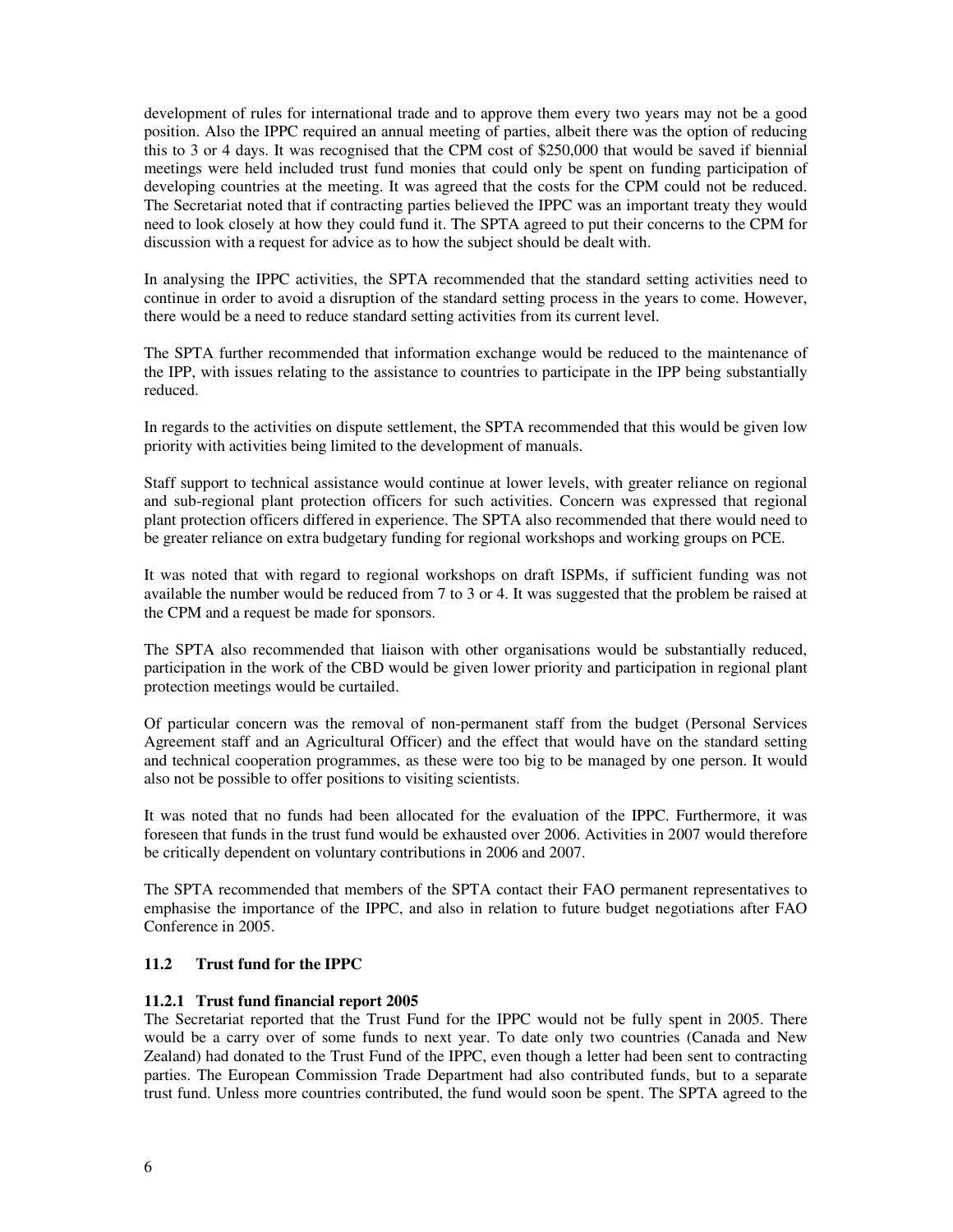financial report, which would be updated as the year progressed and be presented through the Bureau to CPM-1.

## **11.2.2 Trust fund budget plan 2006-2007**

In regard to the trust fund budget for 2006, the SPTA expressed its concern on the low amount of contributions to the Trust Fund for the IPPC. It recognized that the Canadian contribution would finish in 2006 and there was no indication as to whether other donors would continue to contribute to the Trust Fund for the IPPC. The SPTA agreed that the Secretariat should start to intensify its efforts to invite potential donors to contribute to the trust fund. The SPTA recommended that the CPM invite countries and donor organizations to contribute to the trust fund.

# **Strategic Direction No. 1: The development, adoption and monitoring of the implementation of ISPMs**

## **12. MATTERS RELATING TO THE STANDARDS COMMITTEE (SC) AND STANDARD SETTING**

A summary of the standard setting work programme was presented.

#### **12.1 Draft report of the SC (April 2005)**

The SPTA noted that discussion by the SC on some subjects had to be postponed due to the volume of work.

#### **12.2 Terms of Reference and Rules of Procedure for Technical Panels**

The SPTA discussed various aspects of the TORs and ROP for technical panels. Minor suggestions were made and the SPTA approved them for submission to the CPM.

#### **12.3 Draft Terms of Reference for the Glossary Working Group**

The Secretariat and Bureau had developed a Specification and TORs for the Glossary Working Group (GWG) based on those for technical panels. The SPTA recommended that the GWG should be transformed into a technical panel.

#### **12.4 Administrative procedures sent back to the SC by ICPM-7**

The SC had approved several administrative and procedural documents in 2004 and forwarded them to ICPM-7 for information (*Guidelines on the role of a steward of an ISPM, Guidelines on the duties of members of the Standards Committee* and *Criteria for the formation, content and subsequent change of supplements, annexes and appendices in ISPMs*). The ICPM raised several issues on the documents and returned them to the SC for revision. Due to their workload, the SC was unable to address the issues at their meeting in April 2005 and would try to address them at their next meeting.

## **12.5 Must, shall, should and may in ISPMs**

The SPTA discussed the report of the 17<sup>th</sup> Technical Consultation among Regional Plant Protection Organizations (TC-RPPOs) in relation with discussions on the use of the words "must", "shall", "should" and "may" in ISPMs. The TC-RPPOs had recommended that the current system of usage continue with a statement of obligation and that in future ISPMs, the word "should" be interpreted as a moral or political commitment that something will be done. Previously adopted ISPMs should be reviewed in this regard when they were due for review. There were times where it may be necessary to use the terms "shall" and "must" in ISPMs, particularly in situations where the IPPC itself was quoted. The SPTA supported the recommendations of the TC-RPPOs.

#### **13. PROPOSALS FOR TOPICS FOR STANDARDS**

## **13.1 Criteria to be used for the review of topics and priorities for ISPMs**

The SPTA discussed the criteria and procedure for selecting topics and priorities for standards. Based on a working paper by the Secretariat, the SPTA agreed on amending the criteria and procedure for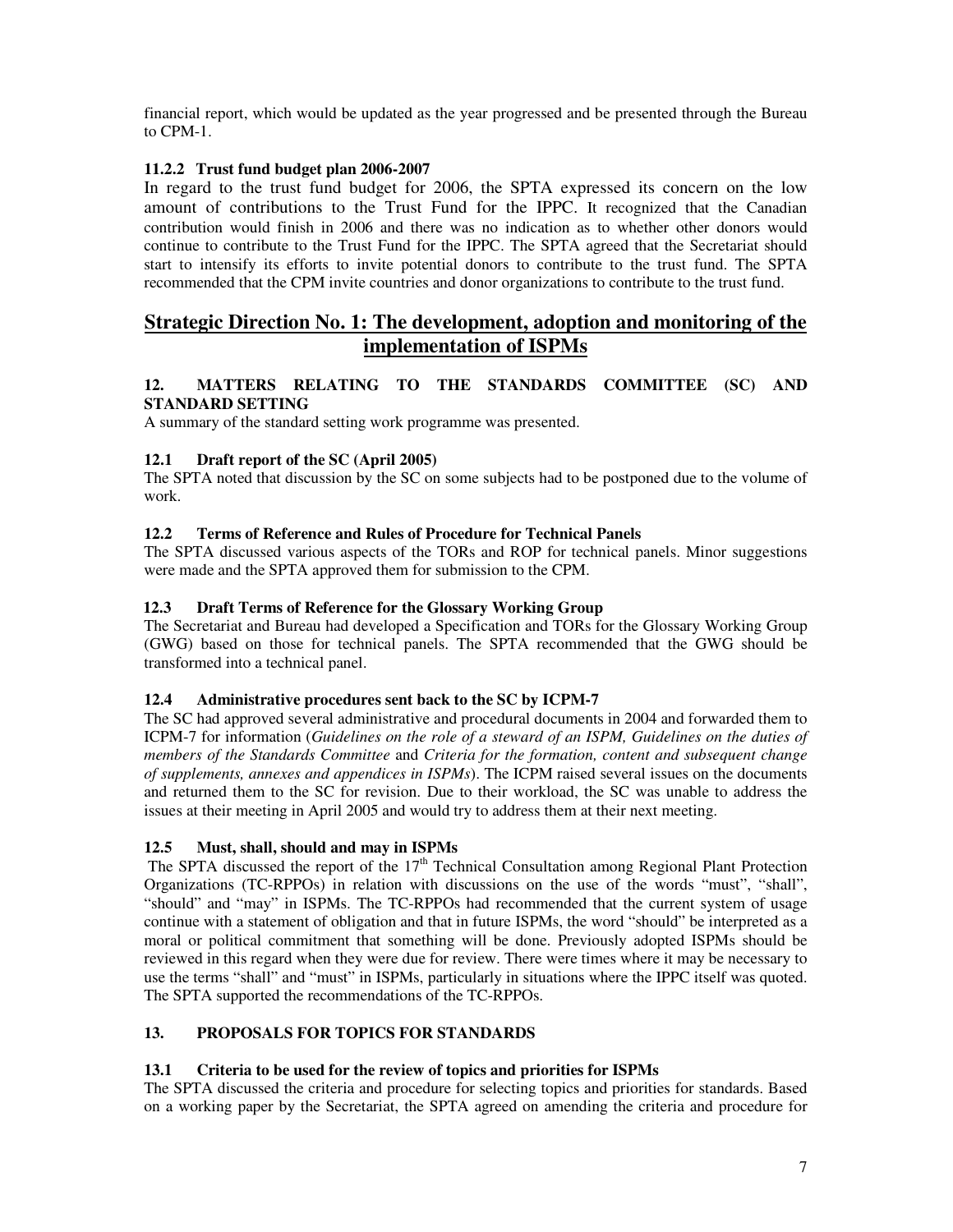selecting topics and priorities for standards as adopted at ICPM-4 (2002). The submissions for topics would be collected by the Secretariat and presented to the SPTA. There was some concern that if a submitting body considered all 18 criteria the documents could be very lengthy. The Secretariat explained that the criteria had been there in the past and experience indicated that usually there was not enough information supplied.

The SPTA undertook some minor modifications on the draft proposal by the Secretariat and will submit it to the CPM for adoption after consideration by the SC. The SPTA agreed that the criteria outlined should form the basis on which the SPTA and SC would make their recommendation to the CPM on priorities.

## **13.2 Review of topics received during the call for topics for standards**

Based on submissions from countries, the SPTA discussed the strategic priorities for the inclusion of new standards into the standard setting work programme of the CPM, in accordance with procedures established under ICPM-4. Considering the relatively high number of standards in the work programme and the shortage of financial resources during the biennium 2006/2007, the SPTA agreed that only urgently needed standards be proposed for the standard setting work programme.

With regard to strategic priorities, the SPTA identified the revision of ISPM No. 15, and problems related to export and re-export certification, especially in connection with ISPMs No. 7 and 12, as needing to be urgently addressed. The SPTA set the following two strategic priorities for consideration by the SC when reviewing submission of topics for inclusion in the CPM standard setting work programme:

- 1. To ensure the methyl bromide treatment, described in ISPM No. 15, was done correctly and to use the experience gained in implementing the standard to improve it.
- 2. To align existing export standards.

#### **14. EXPLANATORY DOCUMENTS STATUS AND ISSUES**

The Secretariat informed the SPTA that several explanatory documents had been commissioned, but only one had been posted on the IPP (ISPM No. 20). Various reasons for this had been identified including lack of funds to hire consultants, lack of resources and possible disagreement between the author and the SC. The SPTA agreed that explanatory documents were useful tools. If the SC or referees did not agree with the author, it was suggested that an annex could be included with the opposing views cited.

# **Strategic Direction No. 2: Information exchange**

#### **15. INFORMATION EXCHANGE WORK PROGRAMME PROGRESS REPORT FOR 2005 AND PROPOSED WORK PROGRAMME FOR 2006**

Due to the lack of financial resources the SPTA recommended that activities on information exchange would need to be prioritized and possibly postponed. Based on the draft budget for 2006 it was anticipated that the IPP Support Group would not meet. The same topics would be kept but there would be a cutback on development work and resources would be spent on maintenance, such as the French and Spanish versions of the site. The Arabic and Chinese versions and most of the plans for technical assistance would not be delivered.

The SPTA agreed that with the funds available:

- The primary work priority be to maintain the IPP as much as possible.
- Some Trust Fund money be used for workshops to train developing countries on IPP use.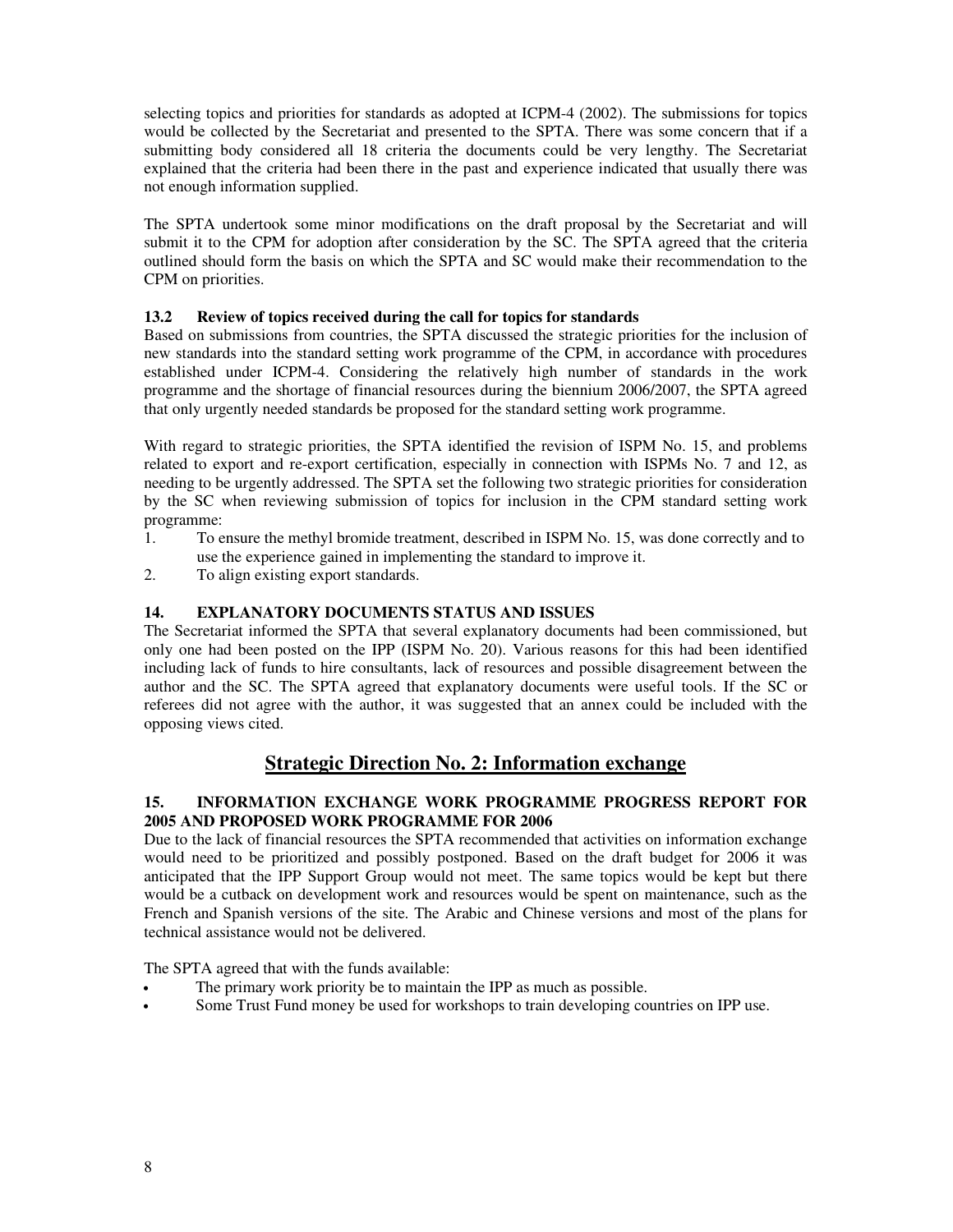# **Strategic Direction No. 3: The provision of dispute settlement mechanisms**

#### **16. REPORT OF THE THIRD MEETING OF THE SUBSIDIARY BODY ON DISPUTE SETTLEMENT (SBDS)**

The Secretariat reported that there had been no dispute activities during the previous 12 months. There had been enquiries about procedures but no formal request for assistance. The SPTA noted that a proposal on the interpretation of ISPMs had been considered by the SBDS. The SBDS had concluded that it fell within the TORs for the group, albeit it was noted that such interpretations would not involve justification of measures but only clarification of the ISPMs.

## **17. STATUS OF RECENTLY PREPARED DOCUMENTS ON DISPUTE SETTLEMENT**

The chair of the SBDS presented various documents developed or under development by the SBDS.

## **Dispute settlement manual**

The SPTA noted the dispute settlement manual, and indicated that it was very comprehensive and would be an excellent TORs for an IPPC dispute settlement, giving an explanation as to how a dispute would operate and what techniques could be used.

#### **Guide to dispute settlement under IPPC**

The SPTA noted the *Guide to dispute settlement under the IPPC*. The SPTA noted that the method suggested for dispute settlements was conciliation.

## **IPPC roster of experts: Nomination forms**

The SPTA noted the two examples of nomination forms that were presented. The longer version of the form contained details on areas of expertise. It was intended that the short version would be used for certain types of experts, where not so much background information was needed.

# **Strategic Direction No. 4: The development of the phytosanitary capacity of members by promoting the provision of technical assistance**

## **18. UPDATE ON TECHNICAL ASSISTANCE ACTIVITIES**

## **Impact of the Phytosanitary Capacity Evaluation (PCE) Tool**

The Secretariat reported that a Letter of Agreement had been signed with CABI for the evaluation of the PCE tool. CABI was in the process of formulating questionnaires and undertaking the study. The informal working group on the PCE thought that the TORs were too narrowly focused and decided to extend it as a needs assessment tool. The SPTA expressed its wish that the report would be available at its next meeting in 2006 and possibly available for the CPM meeting.

## **Technical assistance phytosanitary activities by region (2001-2005)**

A document was presented which listed the phytosanitary technical cooperation projects undertaken over the period 2001-2005.

The SPTA noted the report on technical assistance activities.

## **19. RECOMMENDATIONS OF THE INFORMAL WORKING GROUP MEETING ON THE PCE**

The Secretariat informed the SPTA about priorities identified by the PCE informal working group (IWG) which included: the holding of a PCE facilitators workshop, enhancement of the PCE tool to enable the storage and retrieval of information of various versions of results for a NPPO and the production of interactive learning tools to increase awareness and knowledge of the IPPC and ISPMs as an integrated component of the PCE. It was further recommended that a mechanism be established as part of the IPP work plan for releasing both a CD-ROM version and enabling the PCE to be downloaded from the IPP, and that it be updated regularly to reflect new developments.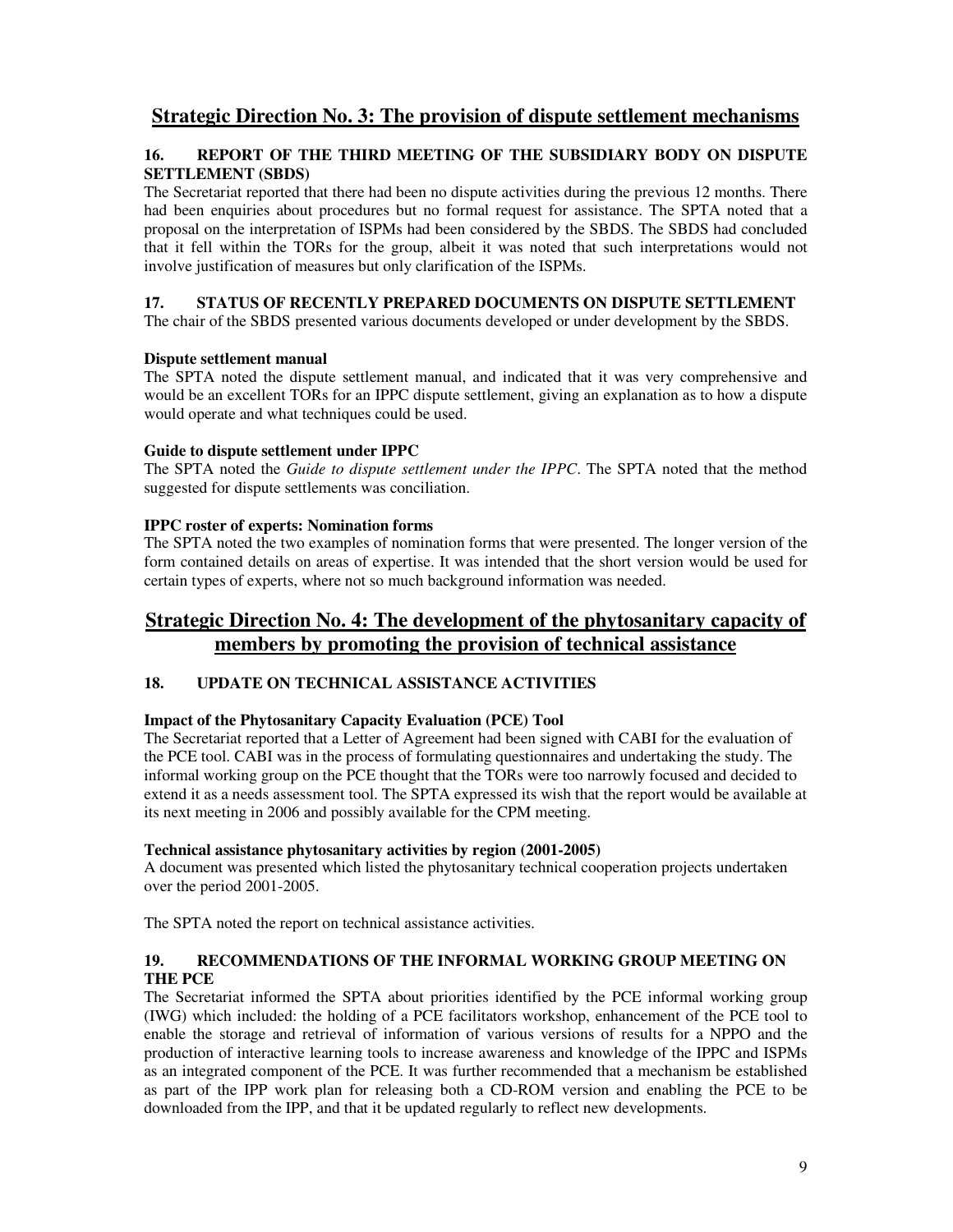The SPTA agreed to:

- Submit all the IWG recommendations to the CPM for consideration
- Add the goals given a high priority by the IWG to the Strategic Plan, with a timing date of 2008.

#### **20. RECOMMENDATIONS OF THE WORKING GROUP ON TECHNICAL ASSISTANCE**

The Secretariat reported on the recommendations of the Working Group on Technical Assistance. These included several modifications to Strategic Direction No. 4 in the Strategic Plan to make technical assistance more effective. The SPTA decided that the Bureau and Secretariat would go through the proposals and make a revised version with the changes and amendments clearly indicated and present it as a paper for CPM-1. The CPM could then advise as to how the issue should be addressed.

## **21. REPORT ON 2005 REGIONAL WORKSHOPS ON DRAFT ISPMs**

A total of seven regional workshops on draft ISPMs were held in five FAO regions. Six of the workshops were financed by IPPC trust funds and the FAO regular programme funds, with the seventh being financed in part with funds provided by the USA. Participants indicated that the workshops on draft ISPMs should continue. The SPTA noted the report.

# **Strategic Direction No. 6: Promotion of IPPC and cooperation with the relevant international organizations**

## **22. LIAISON WITH RESEARCH AND TEACHING ORGANIZATIONS**

#### **22.1 Future working group on liaison with research and teaching organizations**

A pilot project had been undertaken early in 2005 and a draft policy document developed as a basis to progress liaison linkages between NPPOs and research and education institutes (REIs). Further options included holding an informal working group on REIs to establish a work programme. The SPTA appreciated the importance of the need for a link with education and research bodies and that some kind of plan/progress report should be reported to the CPM.

#### **23. COOPERATION WITH OTHER ORGANIZATIONS**

The Secretariat summarized the activities undertaken/anticipated by the Secretariat/Bureau with other organizations. These included: Convention on Biological Diversity, Codex Alimentarius, World Organisation for Animal Health (OIE), Montreal Protocol, International Atomic Energy Agency, International Seed Testing Association, Biological Weapons Convention and the WTO SPS **Committee** 

#### **24. DRAFT REPORT OF THE 17TH TECHNICAL CONSULTATION AMONG RPPOS**

The Secretariat distributed the draft report of the 17th TC-RPPOs and indicated that it was waiting for comments from the RPPOs. The SPTA noted the draft report

## **25. OTHER BUSINESS**

There was no other business.

## **26. CLOSE**

The chair thanked the SPTA members for their input and closed the meeting.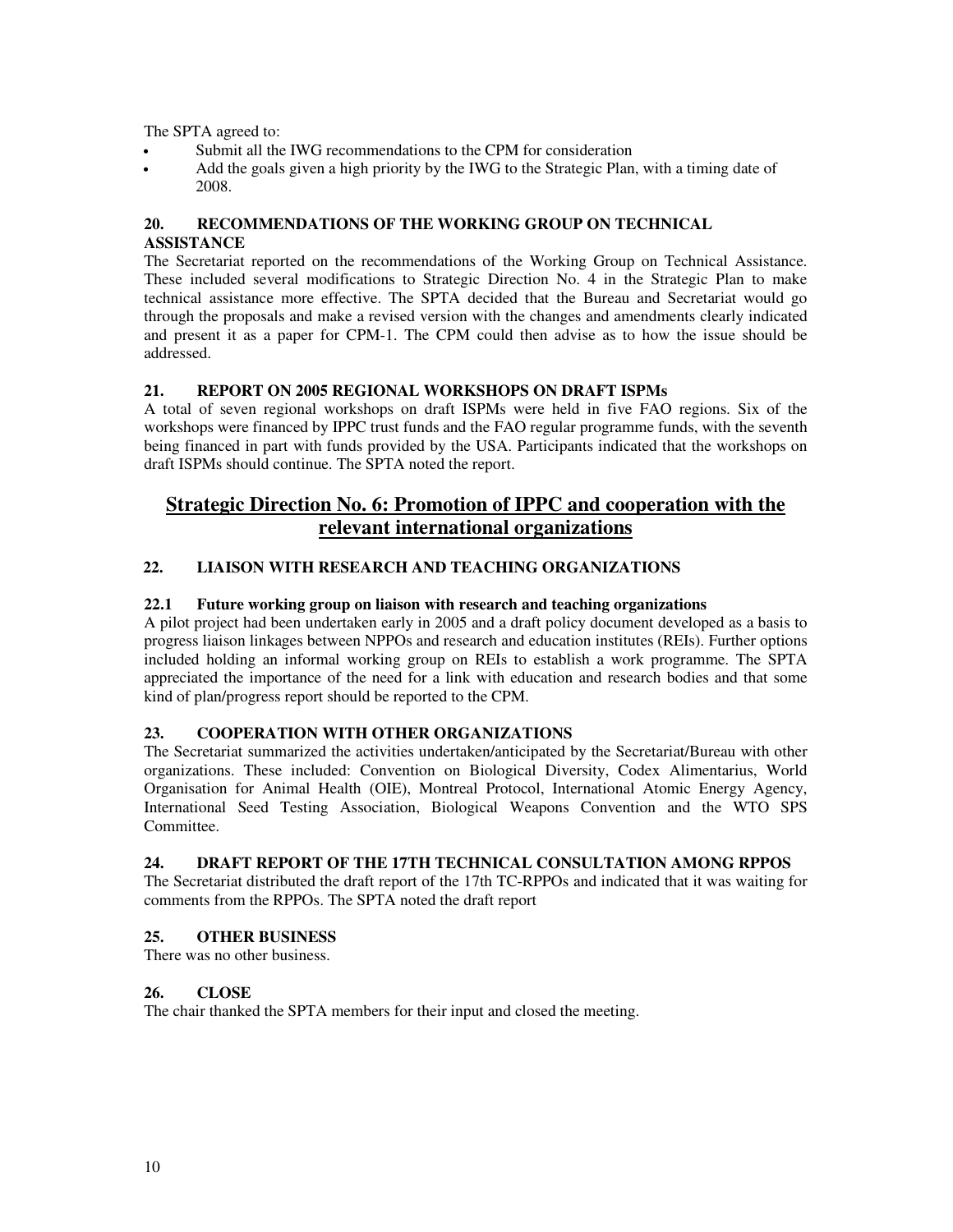#### **Appendix 1**



Seventh Meeting of the ICPM Informal Working Group on Strategic Planning and Technical Assistance 11-14 October 2005 – FAO Headquarters, Rome, Italy

# **AGENDA**

- **1. Opening of the meeting**<br>**2. Adoption of the agenda**
- 2. **Adoption of the agenda**<br>3. **Relevant reports**
- **3. Relevant reports**
- Report of the previous meeting (October 2004)
- **4. Interim Terms of Reference for the Informal Working Group on Strategic Planning and Technical Assistance**

#### **Specific topics, outside of the Strategic Directions**

- **5. Electronic certification**
- **6. Report of the Focus Group: Composition of a working group and terms of reference for a feasibility study on the international recognition of pest free areas**

#### **Strategic Direction No. 5: The maintenance of an effective and efficient administrative framework**

- **7. Two stage approach to evaluate the IPPC and its funding**
- Report of the Focus Group: Analysis of funding options for the IPPC
- 7.2 Evaluation of the IPPC and its structures

# **8. Preparations for entry into force of the New Revised Text of the IPPC**

- **Analysis**
- 8.2 Information exchange under the IPPC

#### **9. Strategic Plan**

- 9.1 Strategic directions and goals
- 9.2 Characterization/definition of priorities (high, medium, low) for the strategic plan

# **10. Business Plan**

# **11. Budget**

- Regular programme budget
	- 11.1.1 Financial report 2005
		- 11.1.2 Budget plan 2006-2007
- 11.2 Trust fund for the IPPC
	-
	- 11.2.1 Trust fund financial report 2005<br>11.2.2 Trust fund budget plan 2006-200 Trust fund budget plan 2006-2007
- 11.3 Prioritization of activities for 2006

#### **Strategic Direction No. 1: The development, adoption and monitoring of the implementation of ISPMs**

## **12. Matters relating to the Standards Committee and standard setting**

- 12.1 Draft report of the SC April 2005
- 12.2 Terms of Reference and Rules of Procedure for Technical Panels
- 12.3 Draft Terms of Reference for the Glossary Working Group
- 12.4 Administrative procedures sent back to the SC by ICPM-7
- 12.5 Must, shall, should and may in ISPMs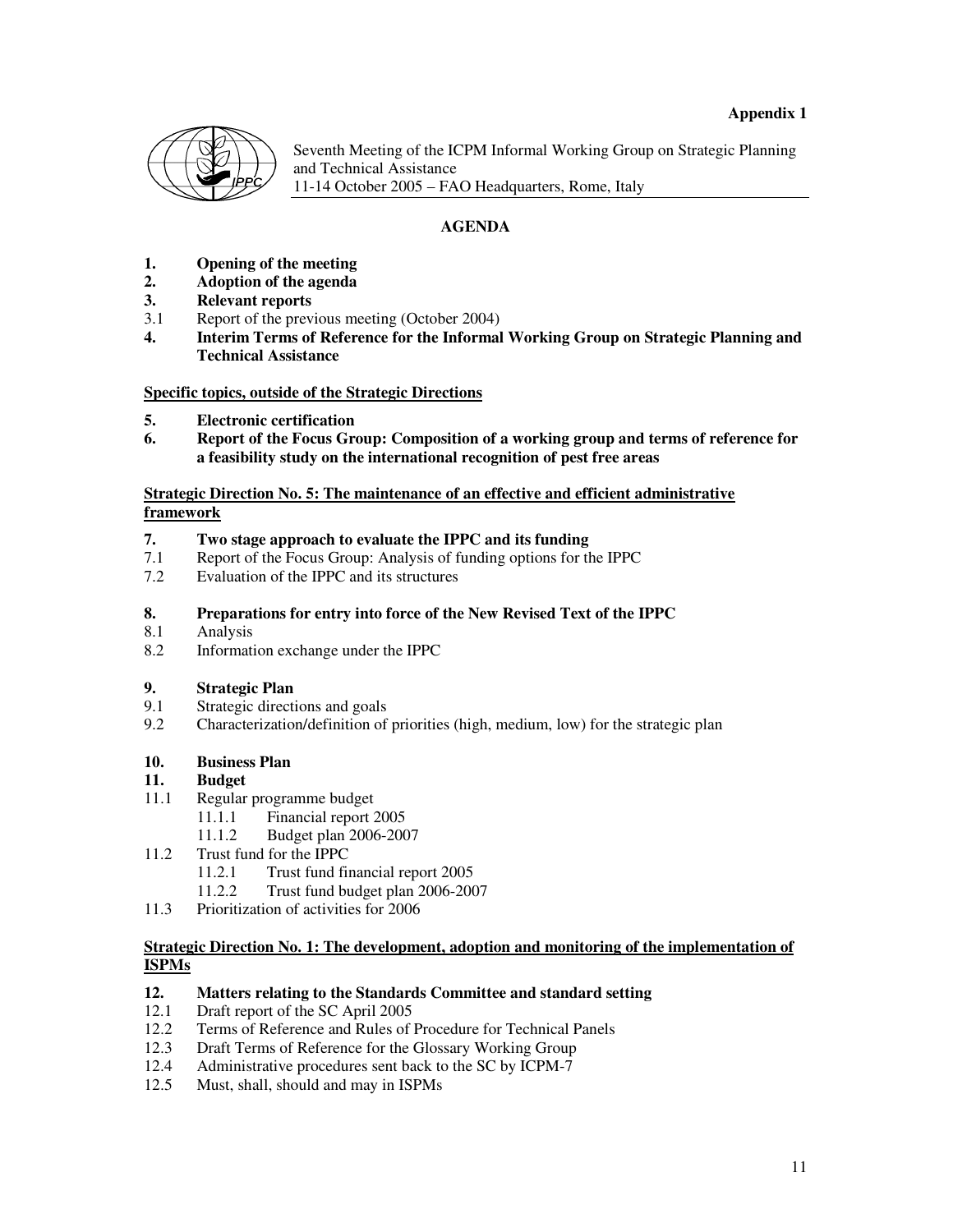# **13. Proposals for topics for standards**<br>13.1 Criteria to be used for review of topi

- 13.1 Criteria to be used for review of topics and priorities
- 13.2 Review of topics received during the call for topics
- 13.3 Supporting documents for the review
- **14. Explanatory documents status and issues**

#### **Strategic Direction No. 2: Information exchange**

**15. Information exchange work programme progress report for 2005 and proposed work programme for 2006**

#### **Strategic Direction No. 3: The provision of dispute settlement mechanisms**

- **16. Report of the 2005 meeting of the Subsidiary Body on Dispute Settlement**
- **17. Status of recently prepared documents on dispute settlement**

#### **Strategic Direction No. 4: The development of the phytosanitary capacity of members by promoting the provision of technical assistance**

- **18. Update on technical assistance activities**
- **19. Recommendations of the PCE facilitators workshop**
- **20. Recommendations of the working group on technical assistance**
- **21. Report on 2005 regional workshops on draft ISPMs**

#### **Strategic Direction No. 6: Promotion of IPPC and cooperation with the relevant international organizations**

- **22. Liaison with research and teaching organizations**
- Secretariat's report
- 22.2 Future working group on liaison with research and teaching organizations

# **23. Cooperation with other organizations**

- SPS-WTO
- 23.2 CBD
- 23.3 OIE
- 23.4 Codex Alimentarius
- 23.5 IAEA
- 23.6 Montreal Protocol<br>23.7 ISTA/ISF
- ISTA/ISF
- 23.8 Others (bioweapons, etc.)
- **24. Draft report of the 17th Technical Consultation among RPPOs**
- **25. Other business**
- **26. Close**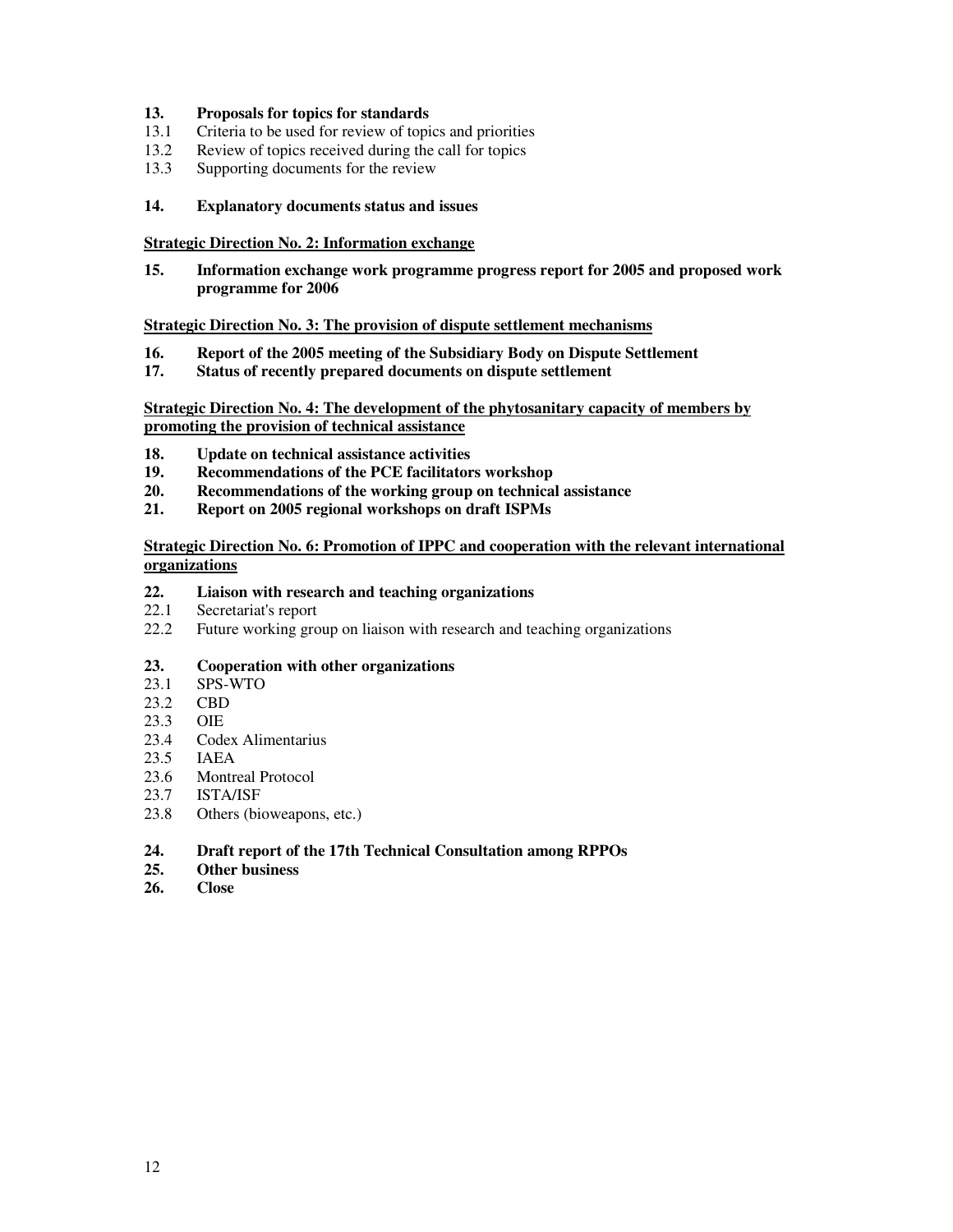**Appendix 2**

# **LIST OF PARTICIPANTS**

| <b>SPTA 2005</b>                                   |                                                       |
|----------------------------------------------------|-------------------------------------------------------|
| <b>Steve ASHBY</b>                                 | <b>Reinouw BAST-TJEERDE</b>                           |
| Deputy Head                                        | ICPM Vice-chair and Manager                           |
| International Plant Quarantine Policy Branch       | <b>International Plant Protection Issues</b>          |
| Department for Environment, Food and Rural Affairs | <b>Plant Health Division</b>                          |
| Room 343, Foss House, King's Pool                  | Canadian Food Inspection Agency                       |
| 1-2 Peasholme Green                                | 59 Camelot Drive                                      |
| York YO1 7PX                                       | Ottawa, ON                                            |
| UNITED KINGDOM                                     | <b>CANADA</b>                                         |
| Tel: (+44) 1904 455 048                            | Tel: (+1) 613 225 2342                                |
| Fax: (+44) 1904 455 198                            | Fax: (+1) 613 228 6602                                |
| E-mail: steve.ashby@defra.gsi.gov.uk               | E-mail: rbast@inspection.gc.ca                        |
| <b>Richard DUNKLE</b>                              | John GREIFER                                          |
| Deputy Administrator                               | Director                                              |
| Plant Protection and Quarantine                    | <b>International Services</b>                         |
| United States Department of Agriculture            | United States Department of Agriculture               |
| Animal and Plant Health Inspection Service         | Animal and Plant Health Inspection Service            |
| 4700 River Road                                    | 1400 Independence Avenue SW                           |
| Riverdale, MD 20737                                | Washington DC 20250                                   |
| <b>UNITED STATES</b>                               | <b>UNITED STATES</b>                                  |
| Tel: (+1) 202 720 5601                             | Tel: (+1) 202 720 7677                                |
| Fax: (+1) 202 690 0472                             | Fax: (+1) 202 690 2861                                |
| E-mail: richard.l.dunkle@aphis.usda.gov            | E-mail: john.k.greifer@usda.gov                       |
| Diana GUILLÉN                                      | <b>John HEDLEY</b>                                    |
| Directora Nacional de Protección Vegetal           | Principal Adviser                                     |
| Servicio Nacional de Sanidad y Calidad             | <b>International Coordination Policy and Business</b> |
| Agroalimentaria                                    | <b>Biosecurity New Zealand</b>                        |
| Pasero Colón 367, 7 Piso                           | Ministry of Agriculture and Forestry                  |
| Buenos Aires 1063                                  | P.O. Box 2526                                         |
| <b>ARGENTINA</b>                                   | Wellington                                            |
| Tel: (+54) 11 4331 6041 Ext. 1706                  | <b>NEW ZEALAND</b>                                    |
| Fax: (+54) 11 4331 6041 Ext. 1709                  | Tel: (+64) 4 474 4170                                 |
|                                                    |                                                       |
| E-mail: dnpv@sinavimo.gov.ar                       | Fax: (+64) 4 474 4257                                 |
|                                                    | E-mail: john.hedley@maf.govt.nz                       |
| <b>Chagema KEDERA</b>                              | <b>Göran KROEKER</b>                                  |
| <b>ICPM</b> Chair and Managing Director            | Chief Phytosanitary Officer                           |
| Kenya Plant Health Inspectorate Service (KEPHIS)   | Swedish Board of Agriculture                          |
| Ministry of Agriculture                            | Dragarbrunnsgata no. 35                               |
| P.O. Box 49592                                     | SE 75320 Uppsala                                      |
| Oloolua Ridge, Karen                               | <b>SWEDEN</b>                                         |
| 00100 GPO                                          | Tel: (+46) 1866 1822                                  |
| Nairobi                                            | Fax: (+46) 1866 1825                                  |
| <b>KENYA</b>                                       | E-mail: goran.kroeker@sjv.se                          |
| Tel: (+254) 020 884545 / 882340                    |                                                       |
| Fax: (+254) 020 882265                             |                                                       |
| E-mail: kephis@nbnet.co.ke                         |                                                       |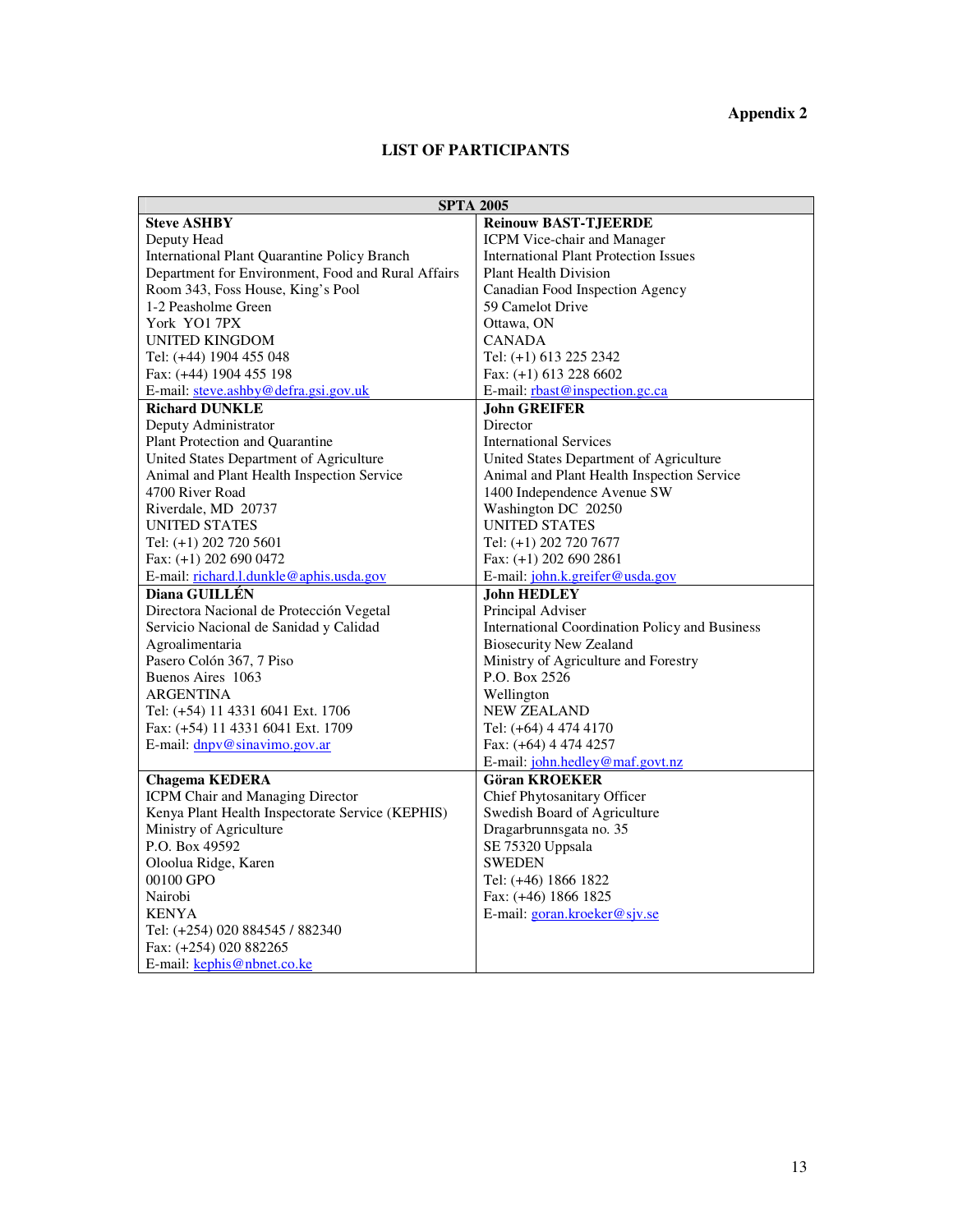| <b>SPTA 2005</b>                                   |                                                        |
|----------------------------------------------------|--------------------------------------------------------|
| <b>Larry LACSON</b>                                | <b>Ralf LOPIAN</b>                                     |
| <b>Agricultural Center Chief</b>                   | <b>ICPM Vice-chair and Senior Adviser</b>              |
| <b>Plant Quarantine Service</b>                    | Food and Health Department                             |
| <b>Bureau of Plant Industry</b>                    | Ministry of Agriculture and Forestry                   |
| Department of Agriculture                          | P.O. Box 30                                            |
| 692 San Andres Street, Malate                      | 00023 Helsinki                                         |
| Manila                                             | <b>FINLAND</b>                                         |
| <b>PHILIPPINES</b>                                 | Tel: (+358) 9 1605 2449                                |
| Tel: (+632) 523 9132 / 831 1812                    | Fax: (+358) 9 1605 2443                                |
| Fax: (+632) 521 7650                               | E-mail: ralf.lopian@mmm.fi                             |
| E-mail: lacsonlr@yahoo.com                         |                                                        |
| <b>Lilory McCOMIE</b>                              | <b>Kirifi POUONO</b>                                   |
| Deputy Director Research, Crops                    | Head of Quarantine Division                            |
| <b>Research Division</b>                           | Ministry of Agriculture and Fisheries                  |
| Ministry of Agriculture, Land and Marine Resources | P.O. Box 1874                                          |
| CES, Centeno, Via Arima                            | Apia                                                   |
| <b>TRINIDAD AND TOBAGO</b>                         | <b>SAMOA</b>                                           |
| Tel: (+1) 868 642 6008                             | Tel: (+685) 20103                                      |
| Fax: (+1) 868 646 1646 / 2149                      | Fax: (+685) 20103                                      |
| E-mail: <i>lilory@tstt.net.tt</i>                  | E-mail: kpouono@lesamoa.net; maffm@lesamoa.net         |
| <b>Rob SCHWARTZ</b>                                | <b>Edmond Kojo Jack-Vesper SUGLO</b>                   |
| <b>Biosecurity Australia</b>                       | Director                                               |
| G.P.O. Box 858                                     | Plant Protection and Regulatory Services Directorate   |
| Canberra, ACT 2601                                 | Ministry of Food and Agriculture                       |
| <b>AUSTRALIA</b>                                   | P.O. Box M 37, Pokuase                                 |
| Tel: (+61) 26 272 4865                             | Accra                                                  |
| Fax: (+61) 26 272 3307                             | <b>GHANA</b>                                           |
| E-mail: rob.schwartz@aqis.gov.au                   | Tel: (+233) 21 302638                                  |
|                                                    | Fax: (+233) 21 665282                                  |
|                                                    | E-mail: icpacc@ghana.com; jackvesper@yahoo.com         |
| <b>Rob VAN LINT</b>                                | <b>Charles ZARZOUR</b>                                 |
| Director                                           | Chef                                                   |
| <b>Netherlands Plant Protection Service</b>        | Département de l'importation et l'exportation agricole |
| P.O.Box 9102                                       | Ministère de l'agriculture                             |
| 6700 HC Wageningen                                 | Beyrouth                                               |
| <b>NETHERLANDS</b>                                 | <b>LIBAN</b>                                           |
| Tel: (+31) 317 496600 / 496601                     | Tel: (+961) 366 6676                                   |
| Fax: (+31) 317 421701                              | Fax: (+961) 184 9635                                   |
| E-mail: r.j.t.van.lint@minlnv.nl                   | E-mail: chzr@vitesseracing.com                         |

| <b>Observers and FAO</b>                    |                                              |  |
|---------------------------------------------|----------------------------------------------|--|
| <b>Luis BOMBIN</b>                          | <b>Jean-Pierre CHIARADIA BOUSQUET</b>        |  |
| Chief, FAO Legal Service                    | Senior Legal Officer                         |  |
| Food and Agriculture Organization of the UN | Food and Agriculture Organization of the UN  |  |
| Viale delle Terme di Caracalla              | Viale delle Terme di Caracalla               |  |
| 00100 Rome                                  | 00100 Rome                                   |  |
| <b>ITALY</b>                                | <b>ITALY</b>                                 |  |
| Tel: (+39) 06 5705 5643                     | Tel: (+39) 06 5705 3956                      |  |
| E-mail: $luis.bombin@fao.org$               | E-mail: jeanpierre.chiaradiabousquet@fao.org |  |
| <b>John MARKIE</b>                          | <b>Alan RANDELL</b>                          |  |
| Chief, Evaluation Service                   | Consultant                                   |  |
| Food and Agriculture Organization of the UN | <b>Evaluation Service</b>                    |  |
| Viale delle Terme di Caracalla              | Food and Agriculture Organization of the UN  |  |
| 00100 Rome                                  | Viale delle Terme di Caracalla               |  |
| <b>ITALY</b>                                | 00100 Rome                                   |  |
| Tel: (+39) 06 5705 3936                     | <b>ITALY</b>                                 |  |
| E-mail: john.markie@fao.org                 |                                              |  |